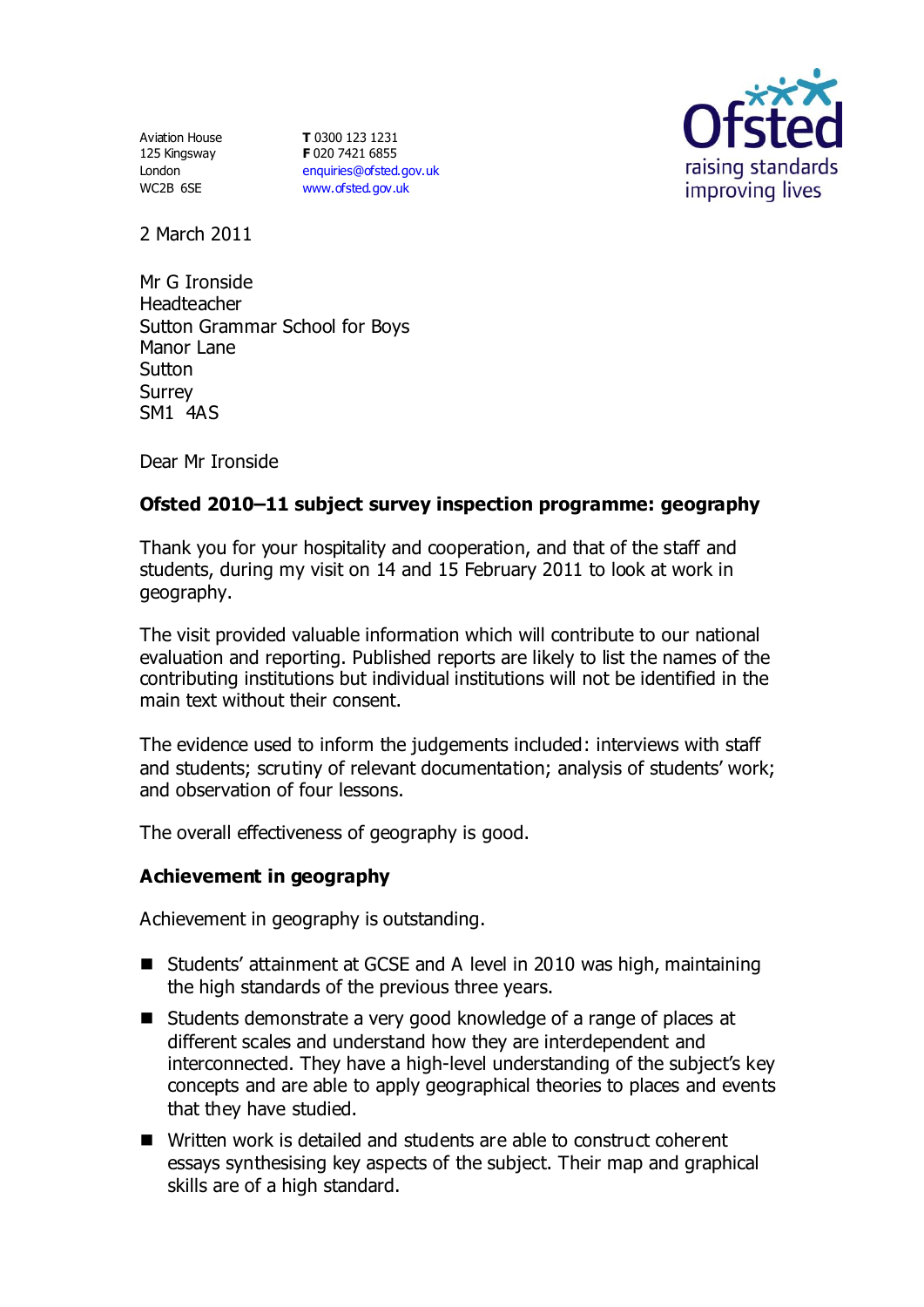- Given their starting points, the students who study GCSE geography make outstanding progress. Generally, progress across Key Stage 3 is good.
- Students enjoy geography and demonstrate very positive attitudes towards learning. This is reflected in their exemplary behaviour.

## **Quality of teaching of geography**

The quality of teaching of geography is good.

- $\blacksquare$  Teachers have a passion for geography, high expectations of the students and demonstrate up-to-date subject knowledge, which they use effectively in lessons.
- In most lessons, teachers use an appropriate range of strategies to promote good learning. However, in some lessons there is a tendency for too much teacher talk.
- Where teaching is outstanding, teachers plan lessons that actively engage students in their learning and give them responsibility to make choices. Groupwork is used very effectively in these lessons.
- The use of information and communication technology to support learning is variable. Where it is used most effectively, it provides an excellent stimulus for learning and is a key resource to support the planned activities.
- Students are provided with regular oral and written feedback on the quality of their work and know what they have to do to improve. Teachers' written comments, however, do not always indicate clearly enough the precise actions students should take to make improvements.

### **Quality of the curriculum in geography**

The quality of the curriculum in geography is good.

- The curriculum provides a broad and balanced geographical experience for students and is planned so that key themes are progressively developed across each key stage.
- There is a clear outline plan of the units taught across Year  $7$  to Year 13, with a detailed scheme of work for each.
- At Key Stage 3, the key concepts of the National Curriculum are embedded in some units but not all. Certain units lack recent and relevant content.
- Planning for fieldwork is developing but currently does not provide students with experiences that allow for the progressive development of their skills in varied locations.
- The department's virtual learning environment, the Moodle, is a powerful resource to support out-of-school learning and provides a comprehensive library of information; older students in particular appreciate the benefits of being able to access this out of school.